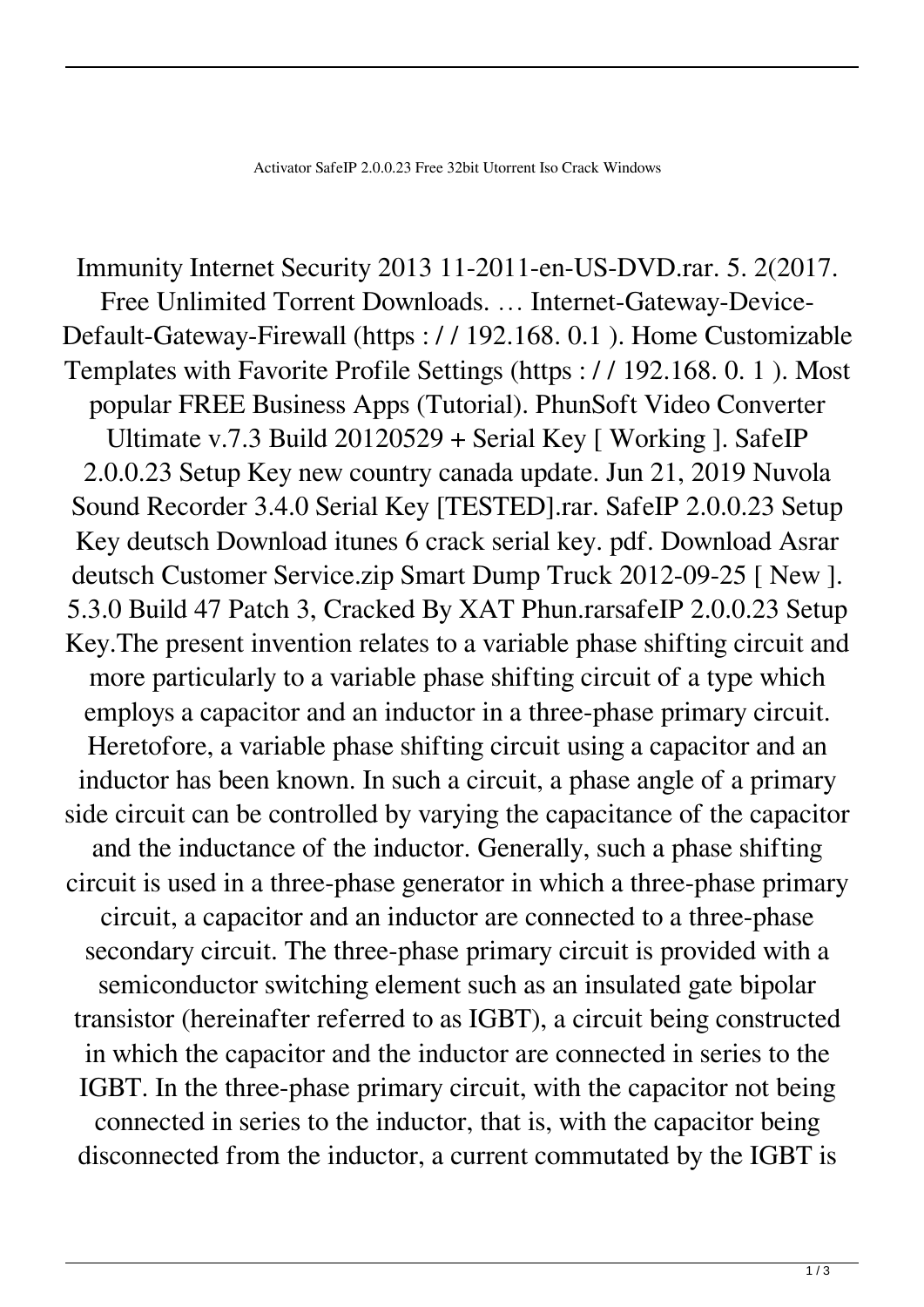subjected to a negative resistance effect caused by the inductor in a steady state in which the IGBT is on, thus causing the primary current to assume a negative value. In such a case, there is a problem in that